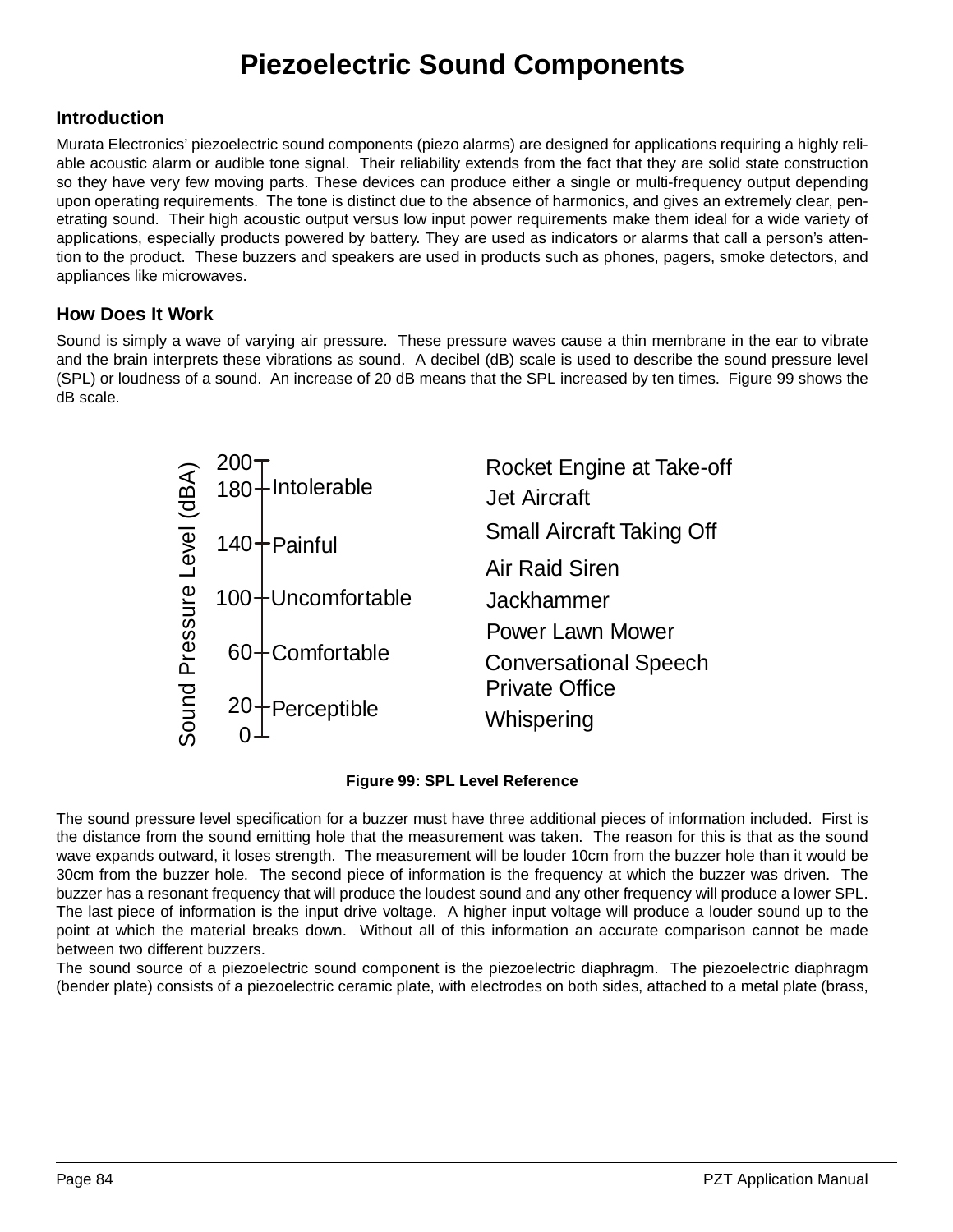stainless steel etc) with conductive adhesive. Figure [100](#page-1-0) shows the construction diagram of a piezoelectric diaphragm.



**Figure 100: Piezoelectric Diaphram**

<span id="page-1-0"></span>The sound is created from the movement of the metal plate. Applying a D.C. voltage between electrodes of the piezoelectric diaphragm causes mechanical distortion due to the piezoelectric effect. The distortion of the piezoelectric ceramic plate expands in the radial direction causing the metal plate to bend shown in Figure [101\(](#page-1-1)a). Reversing the polarity of the D.C. voltage cause the ceramic plate to shrink, bending the metal plate in the opposite direction, shown in Figure [101\(](#page-1-1)b). When an A.C. voltage is applied across the electrodes, the diaphragm alternates bending in the two directions. The repeated bending motion produces sound waves in the air.



**Figure 101: Diaphram Operation**

<span id="page-1-1"></span>Note: Murata does not recommend using a drive signal with a DC bias because it could depolarize the ceramic and limit maximum SPL performance.

Typically, the piezoelectric diaphragm alone does not produce a high SPL. It is necessary to mount the diaphragm in a resonant cavity designed to enhance the SPL for a specific frequency.

# **Design Of The Resonating Cavity**

The piezoelectric element alone can not produce a high sound pressure level (SPL). This is because the acoustical impedance of the element does not match that of any open air loading. Therefore a resonating cavity must be built to match the acoustical impedance of the element and the encased air. There are three methods in mounting the piezo diaphragm to a resonating cavity. The method of mounting the diaphragm will effect the sound output. The three methods of mounting are as follows: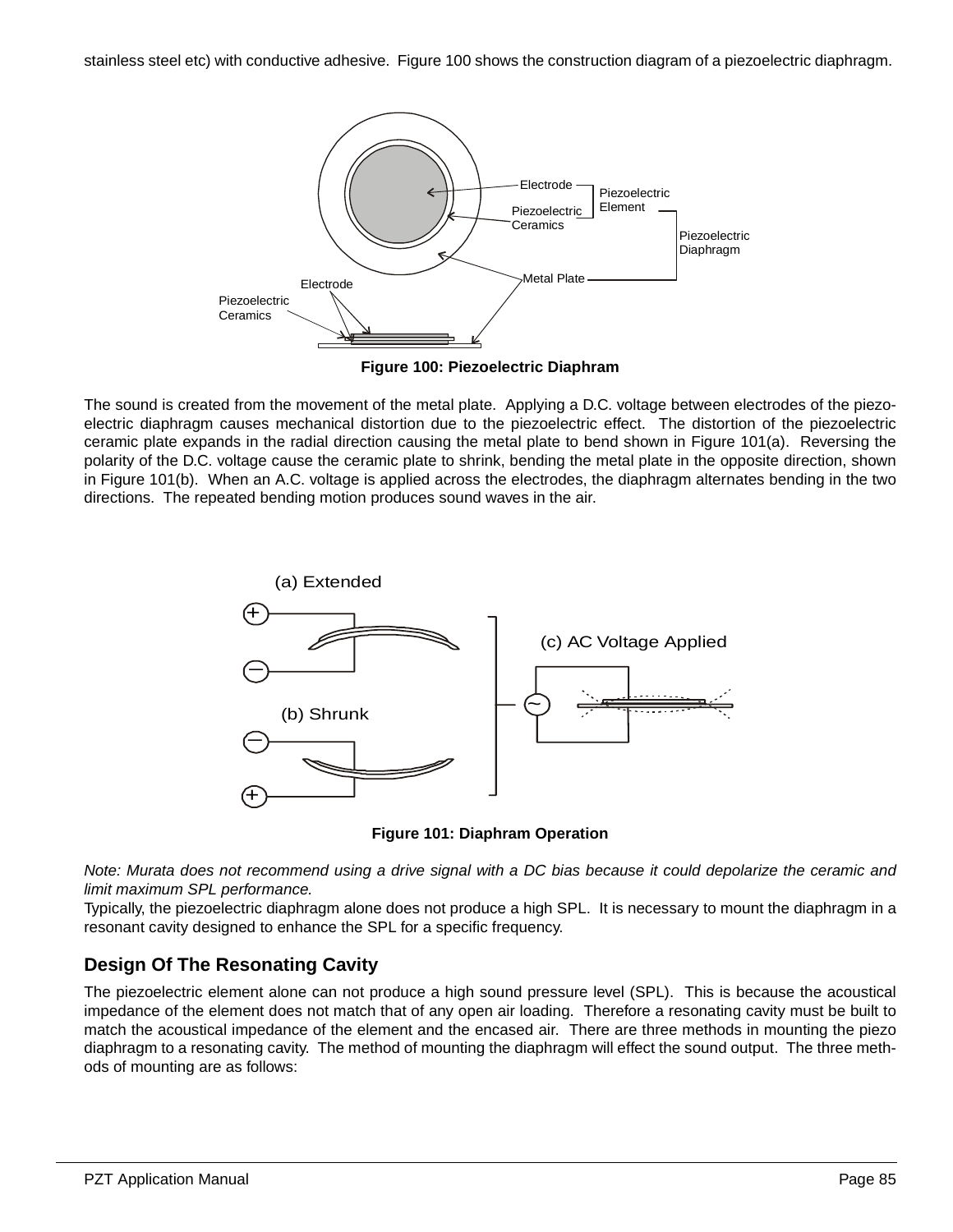**•** Node Support

The diaphragm is mounted at a node, a circumference where no vibration takes place. This method causes the least mechanical suppression of vibration and thus provides the highest SPL and the most stable oscillation frequency of the three methods. Node support enhances only a narrow range of frequencies but does so very well. The frequency of the sound output will equal the piezo diaphragm resonant frequency.

**•** Edge Support

The diaphragm is mounted at the outer edge of the disk causing the entire disk to vibrate. This method suppresses the fundamental frequency by moving the node but provides a possibility of a wide frequency response. The frequency output will be approximately half of the piezo diaphragms resonant frequency.

**•** Center Support

The diaphragm is mounted at the center of the disk causing the outer edge to vibrate. This method provides the lowest SPL since the main vibration area is forcefully supported. This method is not useful due to design difficulties.

Figure [102](#page-2-0) illustrates the different support methods.



**Figure 102: Mounting Methods**

<span id="page-2-0"></span>The resonant frequency of the cavity is obtained from Helmholtz's Formula.

$$
fo = \frac{c}{2\pi} \sqrt{\frac{4a^2}{d^2h(t+ka)}}
$$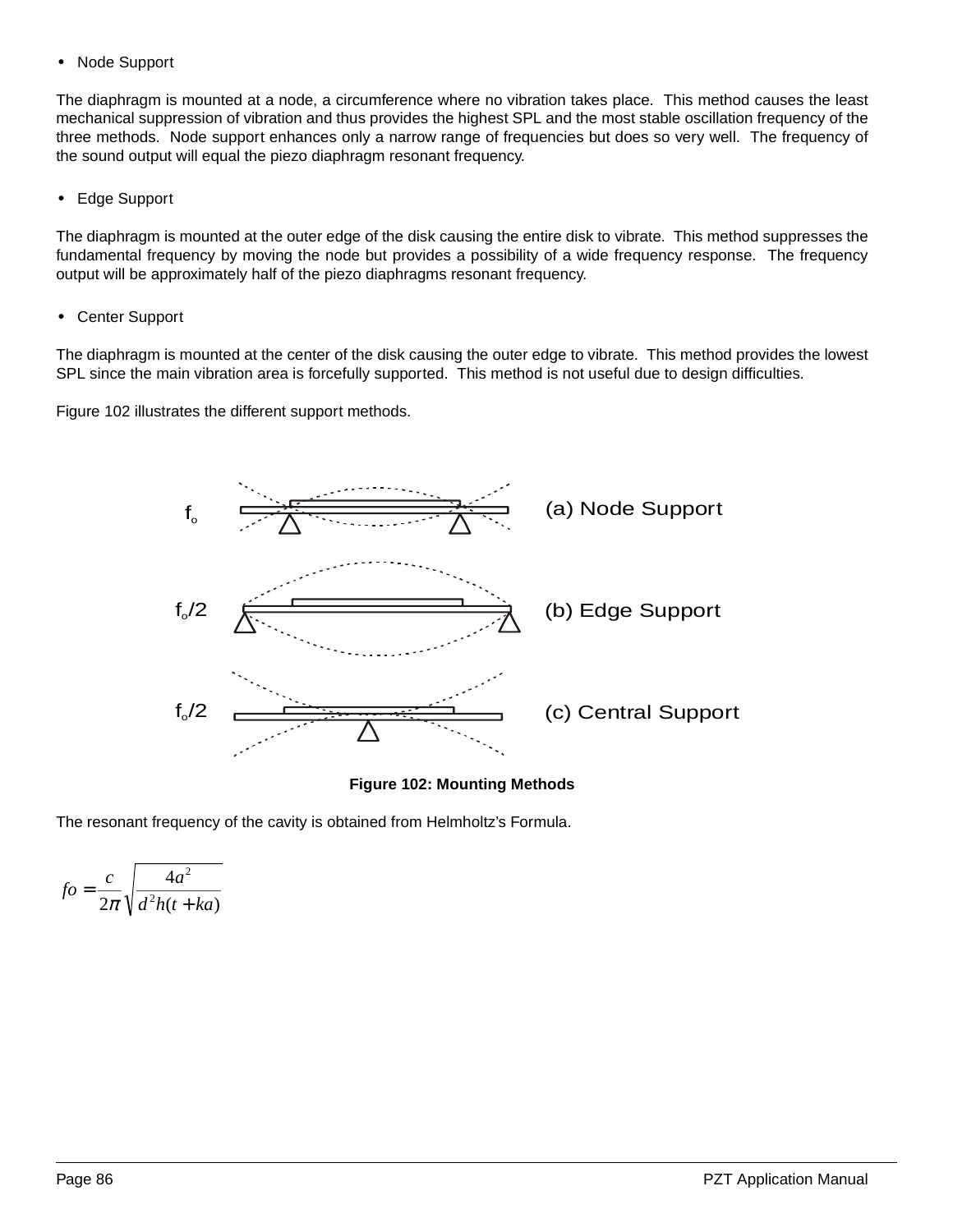$f_0$  = Resonant frequency of cavity (Hz)

c = sound velocity  $34.4x103$  cm/sec @  $24^{\circ}$ C  $a =$  radius of sound emitting hole (cm) d = diameter of support  $t =$  thickness of cavity  $k = constant \approx 1.3$ 

The buzzer diagrams in Figure [103](#page-3-0) show what is being specified by the equation variable "a", "d", "t", and "h".



**Figure 103: Cavity Measurements For Helmholtz's Formula**

<span id="page-3-0"></span>By designing the diaphragm and the cavity to have the same resonant frequency, the SPL is maximized and specific bandwidths can be provided.

# **Drive Procedure**

There are two ways to drive piezoelectric sound components: External-Drive and Self-Drive

**•** External Drive

This drive method is typically used with edge mounted devices and uses an external oscillating circuit to produce sound. In this way the device can act as a speaker and produce frequencies over a specific bandwidth. This type of drive method is used when multiple tones are desired. Externally driven devices have found extensive use in watches, calculators, game machines, as well as appliances like microwave ovens, washing machines, and TVs.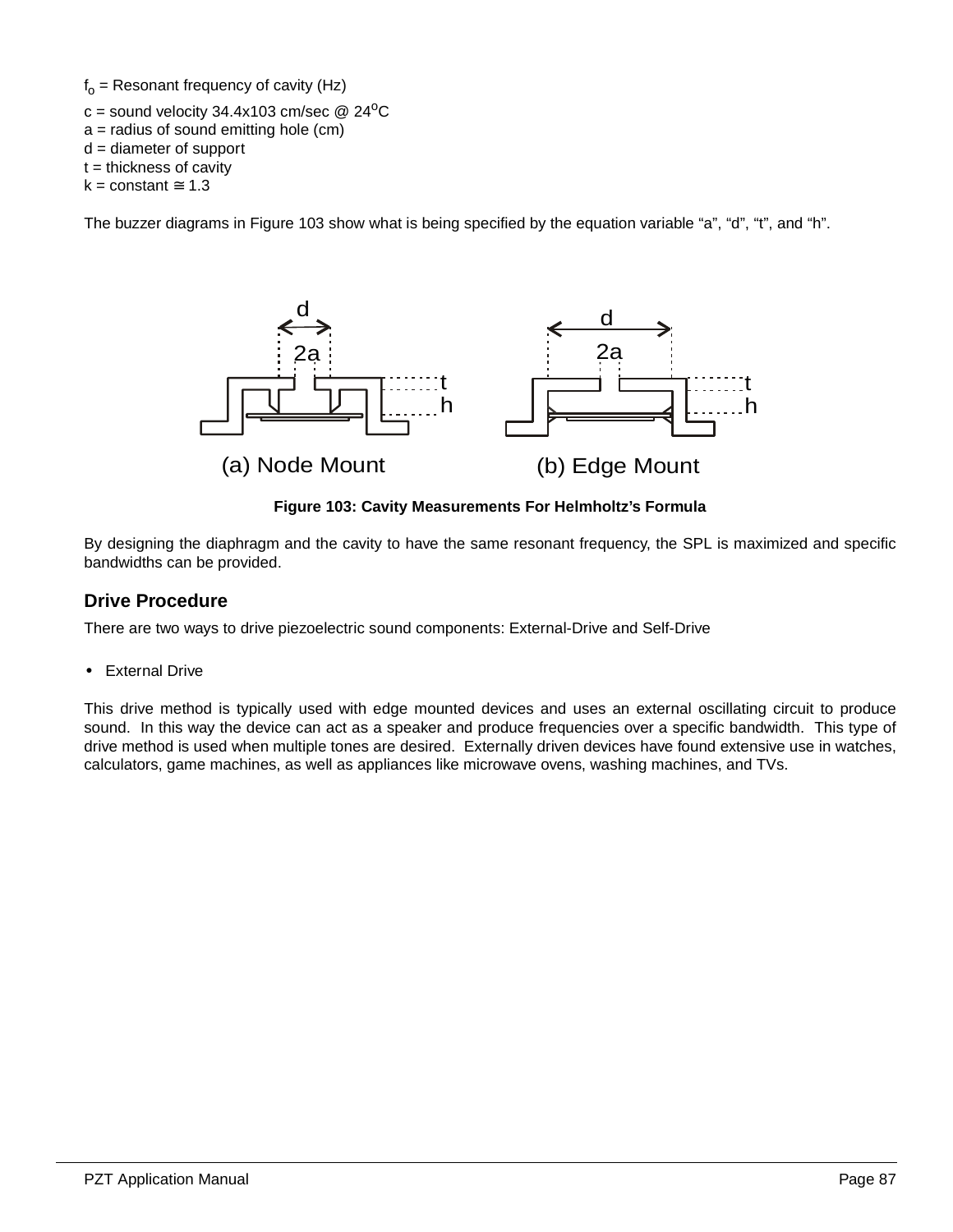**•** Self Drive

This method is used with node mounted devices. The diaphragm has a feedback tab on one of the electrodes that is used in closed loop Hartley types of oscillation circuits. When the circuit is closed to the resonant frequency, the conditions for oscillation are met and the diaphragm produces a single high-pressure tone. This type of drive procedure will produce only one tone but will have the highest SPL possible from the buzzer.

Figure [104](#page-4-0) illustrates the two drive types.



**Figure 104: Two Drive Oscillation Types**

<span id="page-4-0"></span>Figure [105](#page-4-1) gives a simple example of an external drive circuit.



**Figure 105: Example of External Drive Circuit**

<span id="page-4-1"></span>INV.1 and INV. 2 Make an astable oscillator while INV. 3 acts as a buffer and a waveform shaper, providing a sharp square wave output. The equation for the circuit is: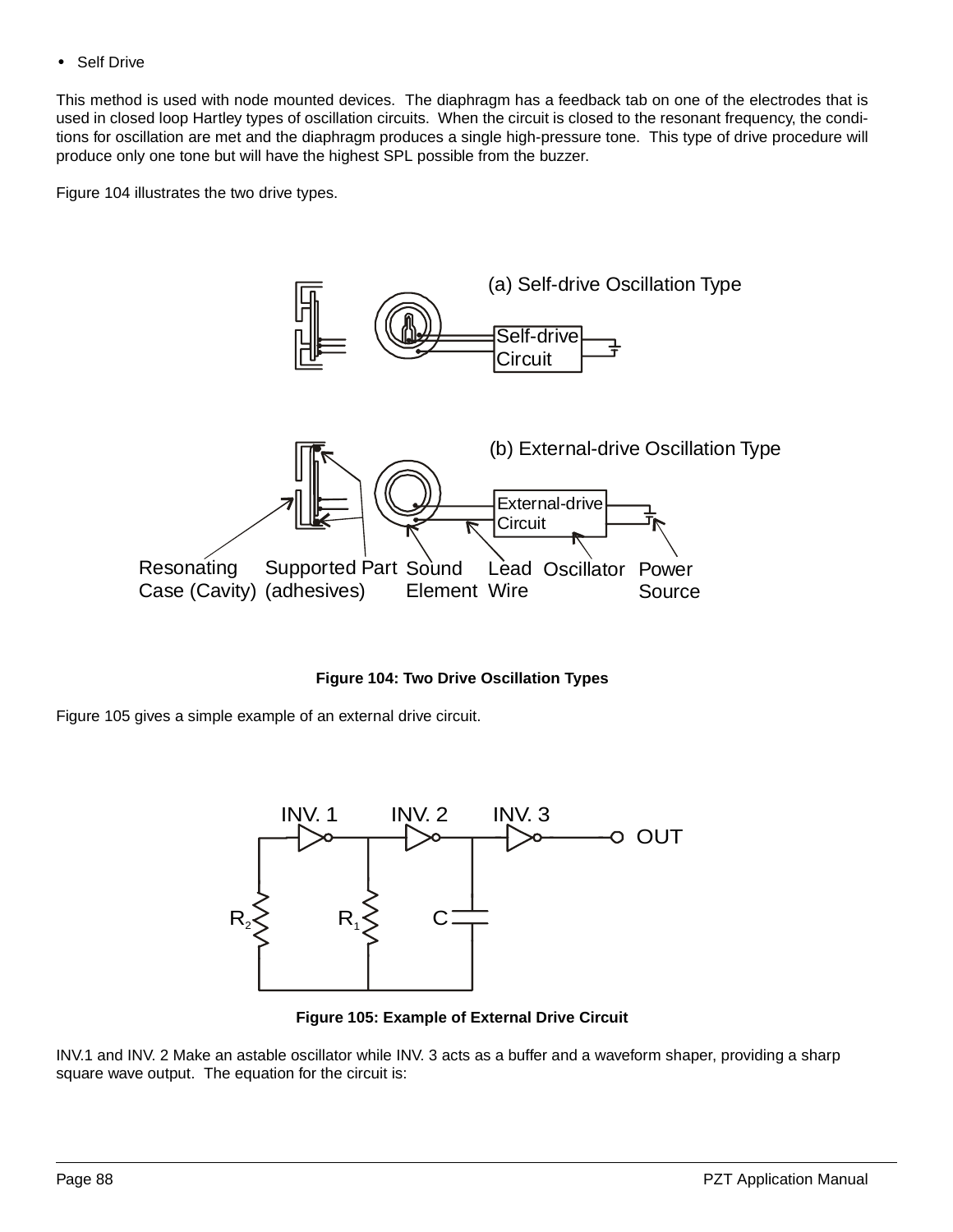$$
f_{osc} = \frac{1}{2.2R_1C}
$$

 $R_2 \approx 10R_1$ 

Resistor values can range from about 3kΩ to about 10MΩ. Capacitor values can range from 50pF up, though below 1000pF the frequency will be somewhat lower than predicted by the equation. The input resistor,  $R_2$ , is normally made 10 times the timing resistor,  $R_1$ , to minimize the output curving effect of the protection diodes in the inverter.

By adding a fourth inverter between the leads of the external drive buzzer, a push-pull circuit is made (Figure [106](#page-5-0)). If one terminal of the buzzer were connected to ground and the other to the output of the inverter, the buzzer would see a voltage only on one terminal. The element would only deflect in one direction. By adding the fourth inverter, a voltage can be applied to both pins and the element will deflect in both directions. This doubles the voltage across the buzzer and increases the SPL.



**Figure 106: Inverter Push-Pull Circuit**

<span id="page-5-0"></span>For drive voltages greater than what can be provided by an IC, a transistor circuit can be made (Figure [107\)](#page-5-1).



**Figure 107: External Drive Circuit Using A Transistor**

<span id="page-5-1"></span>R<sub>b</sub> and R<sub>C</sub> are both generally about 1kΩ By using a higher voltage, the diaphragm deflects more and a higher SPL can be achieved. A transistor push-pull circuit can also be made to further increase SPL (Figure [108\)](#page-6-0). The transistors are biased as switches and a square wave is applied to the bases 180<sup>o</sup> out of phase. This will have the same effect as the inverter in the previous circuit, causing the element to deflect in both directions and increasing the SPL, but it can han-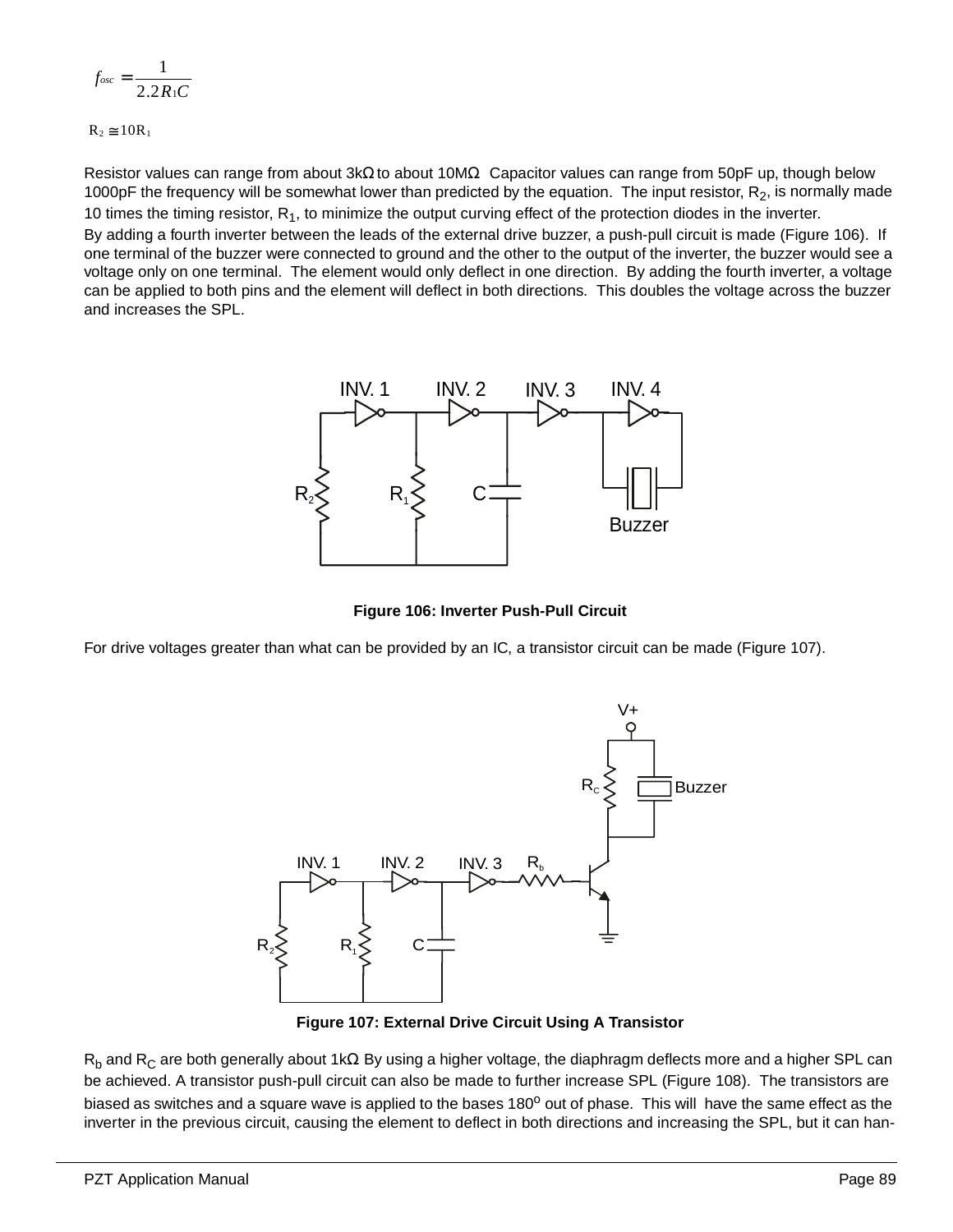

Signal B = Signal A +  $180^\circ$ 

**Figure 108: External Drive Push-Pull Circuit**

<span id="page-6-0"></span>

**Figure 109: Example of Self-Drive Circuit**

<span id="page-6-1"></span>For the self drive circuit in Figure [109,](#page-6-1)  $R_1$  is chosen so that the transistor bias point,  $V_{CE}$ , is half of the supply voltage. The following equation is used for the other resistors:

3 2  $h_{\text{fe}} \times R$ *R h V V fe ie O F* ×  $=\frac{R_2+}{R_1}$ 

Where:  $h_{ie}$  = input impedance of transistor  $h_{fe}$  = current amplification

# **Booster Coils**

It is possible to increase the SPL of a buzzer by about 3 - 6dB by replacing RC in Figure [107](#page-5-1) and R3 in Figure [109](#page-6-1) with an inductor. The higher SPL is a result of the resonance between the inductor and the element, which is capacitive. The value of the inductor is determined by the following equation at the frequency of operation: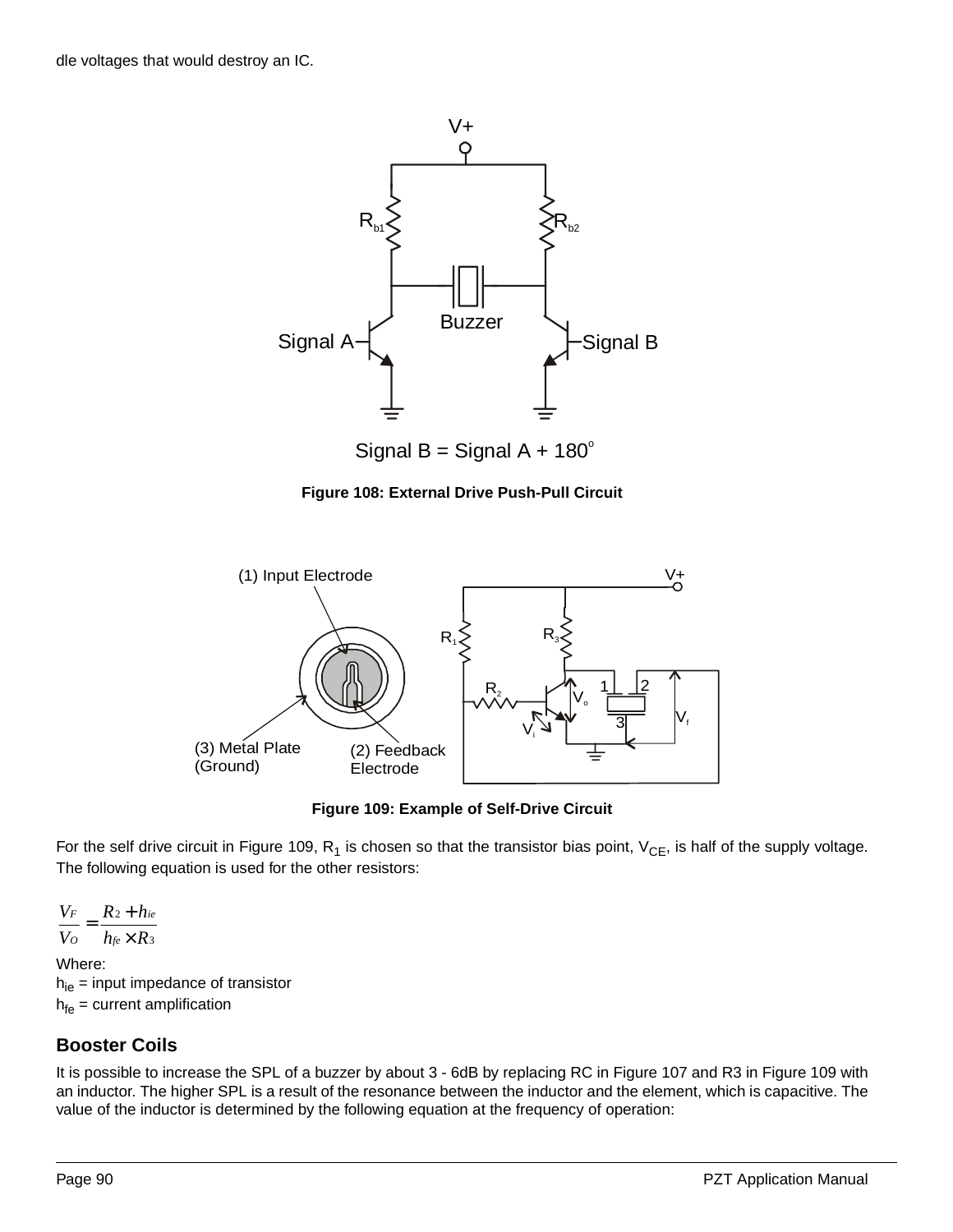$$
fosc = \frac{1}{2\pi\sqrt{LC}}
$$

Where:  $L =$  value of the inductor  $C =$  capacitance of the piezoelectric element

Generally, a suitable value is between 30mH and 60mH. When the booster coil is used with the self drive circuit in Figure [109,](#page-6-1) the other resistor values will probably need to be changed to ensure stable oscillation.

# **Circuit Design Considerations**

**•** Driving Waveform

The piezo elements may be driven with sinusoidal, pulsed, or square waves. A sine wave will cause the device to operate at a frequency lower than the resonant frequency with a lower SPL. This is due to the loss of energy through the lag time between peak deflections. A square wave will produce higher sound levels because of the near instantaneous rise and fall time. Clipping of sinusoidal waveforms can result in frequency instability and pulse and square waves will cause an increase in harmonic levels. A capacitor in parallel with the diaphragm can reduce the harmonics.

**•** DC Precautions

Subjecting the ceramic elements to direct current can cause them to depolarize and stop working. For this reason, it is best to drive the buzzers with an A.C. signal that has a zero D.C. bias. Blocking capacitors are recommended to prevent a bias.

**•** High Voltage Precautions

Voltages higher than those recommended can cause permanent damage to the ceramic even if applied for short durations. Significantly higher sound pressure levels will not be achieved by higher voltages before permanent damage is caused.

**•** Shock

Mechanical impact on piezoelectric devices can generate high voltages that can seriously damage drive circuitry, therefore, diode protection is recommended.

**•** SPL Control

It is not recommended to place a resistor in series with the power source since this may cause abnormal oscillation. If a resistor is essential in order to adjust the sound pressure then place a capacitor (about  $1\mu$ F) in parallel with the buzzer (Figure [110\)](#page-7-0).



<span id="page-7-0"></span>**Figure 110: Capacitor Bypass of Buzzer**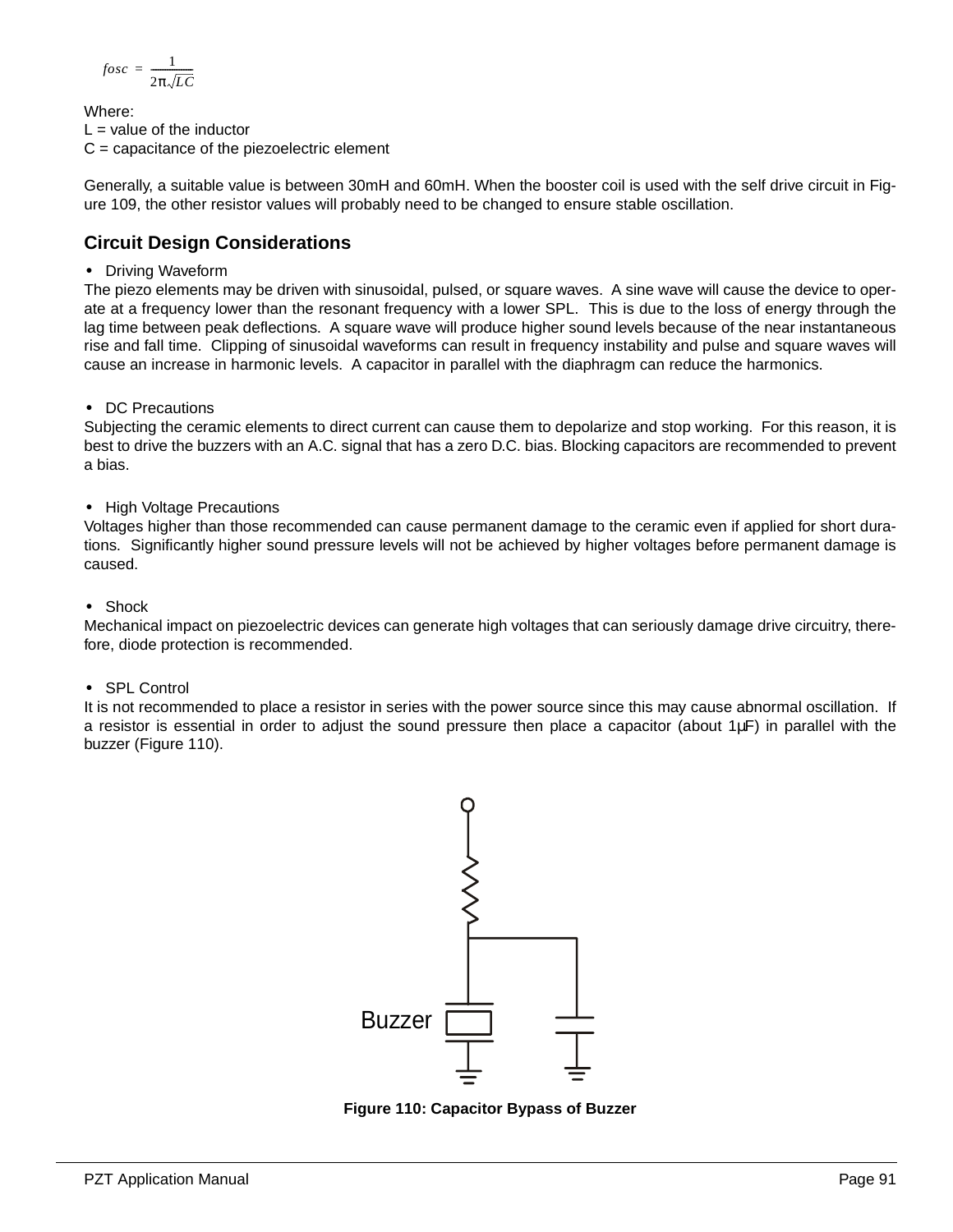**•** Washing

Murata provides water-resistant components but will not guarantee that no water will penetrate the device. If water should get inside the component then it could cause silver migration between the terminals. This could short out the device and cause it to stop functioning. For this reason, Murata recommends that the parts not be washed. Murata can supply some components with tape covering the sound-emitting hole. This will make the component more water resistant for washing.

### **•** Soldering

A lead wire is required to apply voltage to the piezoelectric diaphragm. This wire should be as fine as possible because it acts as a load on the diaphragm, which restricts oscillation. When using a soldering iron, the optimum temperature for soldering the lead wire to a metal plate is  $300^{\circ}$ C for a few seconds. The optimum temperature for soldering the lead wire to the ceramic silver electrode is  $300^{\circ}$ C for 0.5 second or less.

### **Parts**

Table [14](#page-8-1) lists the series of buzzers offered by Murata.

| <b>Buzzer Series</b> | Description                                       |  |  |  |  |  |
|----------------------|---------------------------------------------------|--|--|--|--|--|
| <b>PKMC</b>          | Surface mount external drive buzzer               |  |  |  |  |  |
| <b>PKM</b>           | Self or external drive with no internal circuitry |  |  |  |  |  |
|                      | Requires AC Drive Signal.                         |  |  |  |  |  |
| <b>PKB</b>           | Internal circuitry included. Requires DC Voltage  |  |  |  |  |  |
| <b>VSB</b>           | Speaker Elements capable of reproducing speech    |  |  |  |  |  |
| <b>PKD</b>           | Electroacoustic transducer for telephones         |  |  |  |  |  |
| 7BB, 7NB, 7SB        | <b>Buzzer</b> elements                            |  |  |  |  |  |

#### **Table 14. Buzzer Series Description**

<span id="page-8-1"></span>Figure [111](#page-8-0) shows an example of the general part numbering system used by Murata.



**Figure 111: Buzzer Part Number System**

<span id="page-8-0"></span>Parts that are on tape (for automatic insertion) will have a –TF01 suffix. Currently this is only available with the PKM13EPY-4000-TF01. Parts that come with tape over the sound-emitting hole will also have a suffix. PKM series parts will have an "S" suffix. PKB series parts will have a "W" suffix. The PKB series also has epoxy around the base to help prevent water from getting into the drive circuitry. Currently only the following buzzers are available sealed for washing:

PKM22EPP-4001S PKM17EPP-4001S PKM25SP-3701S PKB24SPC-3601W PKB30SPC-2001W PKB30SPC-3001W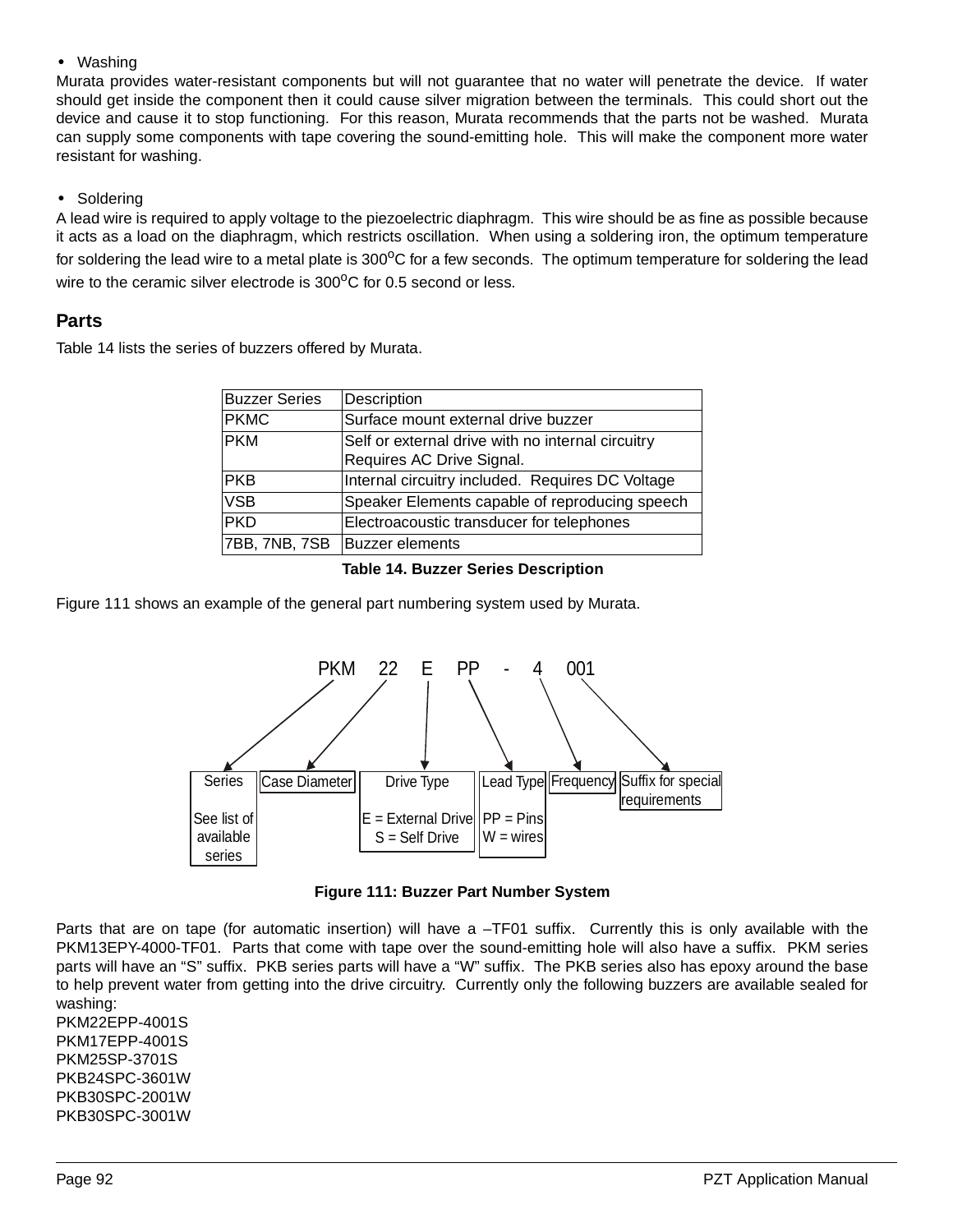Table [15](#page-9-0) lists the buzzers offered by Murata.

| Part Number          | Oscillating      | Case            | Case             | Pins / Wires            | Pin             | Available               | External /              | Flange |
|----------------------|------------------|-----------------|------------------|-------------------------|-----------------|-------------------------|-------------------------|--------|
|                      | Frequency        | Diameter        | <b>Thickness</b> |                         | Spacing         | in Tape                 | <b>Self Drive</b>       | Center |
|                      | (kHz)            | (mm)            | (mm)             |                         | (mm)            |                         |                         | (mm)   |
| PKMC16E-4000-TY      | 4                | 16              | 2.7              | $\mathsf{P}$            | 16              | N                       | E                       | -----  |
| PKM22EPP-4001        | 4                | 22              | 7                | P                       | 10              | N                       | E                       | .      |
| PKM22EP-2001         | $\overline{2}$   | $\overline{22}$ | 11               | P                       | 22              | N                       | Ē                       | -----  |
| <b>PKM35-4AO</b>     | 4                | 16.8            | $\overline{4}$   | W                       | -----           | $\overline{\mathsf{N}}$ | $\overline{E}$          | -----  |
| PKM17EW-2001         | $\overline{c}$   | 16.8            | $\overline{7}$   | W                       | -----           | N                       | Ē                       |        |
| PKM13EPY-4002        | 4                | 12.6            | 6.9              | P                       | 5               | Y                       | E                       | .      |
| PKM17EPP-4001        | 4                | 17              | $\overline{7}$   | P                       | 10              | N                       | Ē                       | .      |
| <b>PKM11-4AO</b>     | 4.096            | 24              | 4.5              | W                       | -----           | N                       | Ē                       | 29     |
| PKM25-6AO            | 6.8              | 25              | 7                | P                       | 4/8.5           | N                       | $\overline{s}$          | -----  |
| PKM25SP-3701         | 3.7              | 25              | $\overline{7}$   | P                       | 4/8.5           | N                       | $\overline{S}$          | -----  |
| PKM24SP-3805         | 3.8              | $\overline{24}$ | 11               | P                       | ANGLED          | N                       | $\overline{S}$          | -----  |
| <b>PKM11-6AO</b>     | 6.5              | 24              | 4.5              | W                       | -----           | N                       | $\overline{S}$          | 29     |
| <b>PKM29-3AO</b>     | 3.4              | 39              | 20               | P                       | 8/10.5          | N                       | $\overline{s}$          | -----  |
| <b>PKM37-2AO</b>     | $\overline{2}$   | 30              | 10               | P                       | ANGLED          | N                       | $\overline{S}$          | -----  |
| PKB24SPC-3601        | 3.6              | $\overline{24}$ | 9.7              | P                       | 15              | N                       | E                       | -----  |
| PKB30SPC-2001        | $\overline{c}$   | 30.3            | 17.7             | $\overline{P}$          | 15              | N                       | $\overline{E}$          | .      |
| PKB30SPC-3001        | 2.7              | 30.3            | 17.7             | P                       | $\overline{15}$ | N                       | Ē                       | -----  |
| PKB5-3AO             | 2.8              | 42              | 14.5             | W                       | -----           | N                       | E                       | 50     |
| PKB6-5AO             | 4.7              | $\overline{34}$ | 13.5             | W                       | -----           | N                       | Ē                       | 45     |
| VSB35EW-0701B        | $0.6 - 20$       | 35              | 1.7              | -----                   | -----           | -----                   | $\overline{E}$          |        |
| VSB50EW-O3O1B        | $0.25 - 20$      | 50              | 2.5              | -----                   | -----           | -----                   | E                       | -----  |
| VSB41D25-07ARO       | $0.5 - 20$       | 50              | $\overline{2}$   | -----                   | -----           | -----                   | E                       | -----  |
| PKD17EW-01R          | $0.3 - 3.4$      | 17              | $\overline{2}$   | -----                   | -----           | -----                   | E                       | .      |
| PKD22EW-01R          | $0.3 - 3.4$      | 21.5            | 2                |                         | -----           | -----                   | E                       |        |
| PKM33EP-1001         |                  | 33              | 7.5              | P                       | ANGLED          | N                       | E                       | -----  |
| PKM34EW-1101C        | 1.1              | 34.5            | 9                | W                       |                 | N                       | E                       | 40     |
| PKM44EW-1001C        | 1                | 61              | 14               | W                       |                 | N                       | E                       | 52     |
| PKM44EP-0901         |                  | 40.5            | 13               | P                       | 45              | $\overline{\mathsf{N}}$ | $\overline{E}$          |        |
| PKM17EPT-4001        | 4                | 20              | 7.5              | P                       | 10              | N                       | Ē                       |        |
| PKM22EPT-2001        | $\overline{2}$   | 26.5            | $\overline{7}$   | P                       | 12.5            | N                       | E                       | -----  |
| <b>PKM30SPT-2001</b> | $\overline{2}$   | 33.25           | 7.7              | $\overline{\mathsf{P}}$ | 7.5 / 12.5 N    |                         | $\overline{\mathsf{s}}$ | -----  |
| 7BB-20-6C            | 6.3              | 20              | 0.42             | W                       | -----           | N                       | $\mathsf S$             | -----  |
| 7BB-27-4C            | 4.6              | 27              | 0.54             | W                       | -----           | ${\sf N}$               | S                       | -----  |
| 7BB-35-3C            | 2.8              | 35              | 0.53             | W                       | -----           | $\mathsf{N}$            | S                       |        |
| 7BB-41-2C            | 2.2              | 41              | 0.63             | W                       | -----           | $\mathsf{N}$            | S                       |        |
| 7SB-34R7-3C          | 3.3              | 34.7            | 0.5              | W                       | -----           | N                       | S                       |        |
| 7SB-34R7-3C2         | 3.1              | 37.4            | 0.5              | W                       | -----           | ${\sf N}$               | S                       |        |
| 7BB-20-6CAO          | 6.3              | 20              | 0.42             | W                       | -----           | $\mathsf{N}$            | S                       |        |
| 7BB-27-4CAO          | 4.6              | 27              | 0.54             | W                       | -----           | $\mathsf{N}$            | S                       | -----  |
| 7BB-35-3CAO          | 2.8              | 35              | 0.53             | W                       | -----           | N                       | S                       |        |
| 7BB-41-2CAO          | $2.2\phantom{0}$ | 41              | 0.53             | W                       | -----           | N                       | S                       | -----  |
| 7BB-12-9             | 9                | 12              | 0.22             | W                       | -----           | ${\sf N}$               | E                       |        |
| 7BB-15-6             | 6                | 15              | 0.22             | W                       | -----           | ${\sf N}$               | E                       | -----  |
| 7BB-20-6             | 6.3              | 20              | 0.42             | W                       | -----           | ${\sf N}$               | E                       |        |

<span id="page-9-0"></span>**Table 15. Murta Buzzer Products**